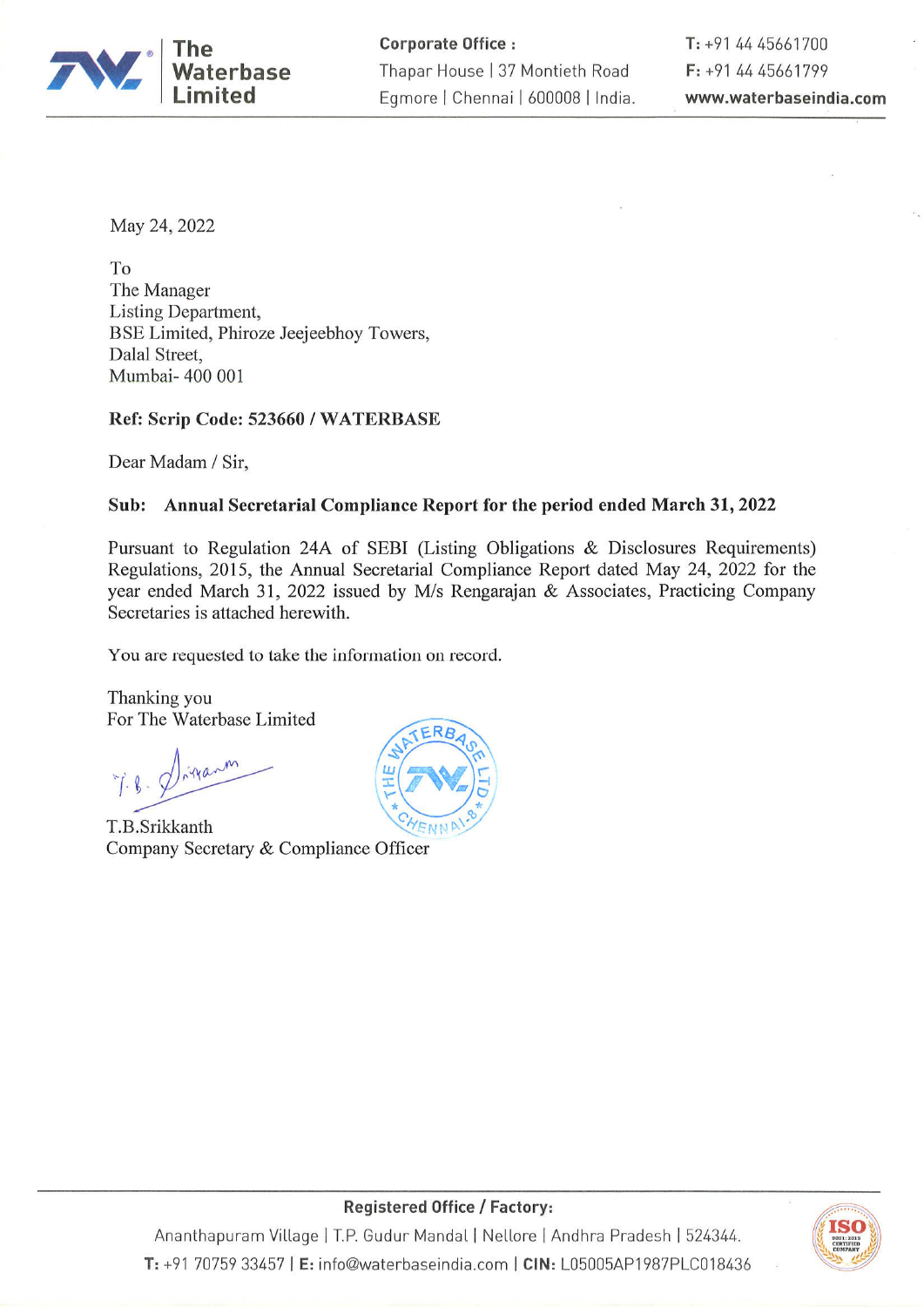**RENGARAJAN & ASSOCIATES** 



(Formerly ARUB & Associates) No. 8/9, SUS Enclave, Raman Street Chitalapakkam, Chennai 600064 E-mail: rengarajancsassociates@gmail.com | Mob. 9381011200

## SECRETARIAL COMPLIANCE REPORT OF THE WATERBASE LIMITED (CIN L05005AP1987PLC018436) FOR THE YEAR ENDED MARCH 31, 2022

We Rengarajan & Associates, Practising Company Secretaries, have examined:

- (a) all the documents and records made available to us and explanation provided by The Waterbase Limited ("the listed entity"),
- (b) the filings/ submissions made by the listed entity to the stock exchanges,
- (c) website of the listed entity,
- (d) any other document/filing, as may be relevant, which has been relied upon to make this certification,

For the year ended March 31, 2022 ("Review Period") in respect of compliance with the provisions of:

(a) the Securities and Exchange Board of India Act, 1992 ("SEBI Act") and the Regulations, circulars, guidelines issued thereunder and

(b) the Securities Contracts (Regulation) Act, 1956 ("SCRA"), rules made thereunder and the Regulations, circulars, guidelines issued thereunder by the Securities and Exchange Board of India("SEBI");

The specific Regulations, whose provisions and the circulars/ guidelines issued thereunder, have been examined, include:

- (a) Securities and Exchange Board of India (Listing Obligations and Disclosure Requirements) Regulations, 2015;
- (b) Securities and Exchange Board of India (Issue of Capital and Disclosure Requirements) Regulations,2018 (not applicable during the Review Period)
- (c) Securities and Exchange Board of India (Substantial Acquisition of Shares and Takeovers) Regulations,2011;
- (d) Securities and Exchange Board of India (Buyback of Securities) Regulations, 2018 (not applicable during the Review Period);
- (e) Securities and Exchange Board of India (Share Based Employee Benefits and Sweat Equity) Regulations, 2021;
- (f) Securities and Exchange Board of India (Issue and Listing of Debt Securities) Regulations,2008 (not applicable during the Review Period);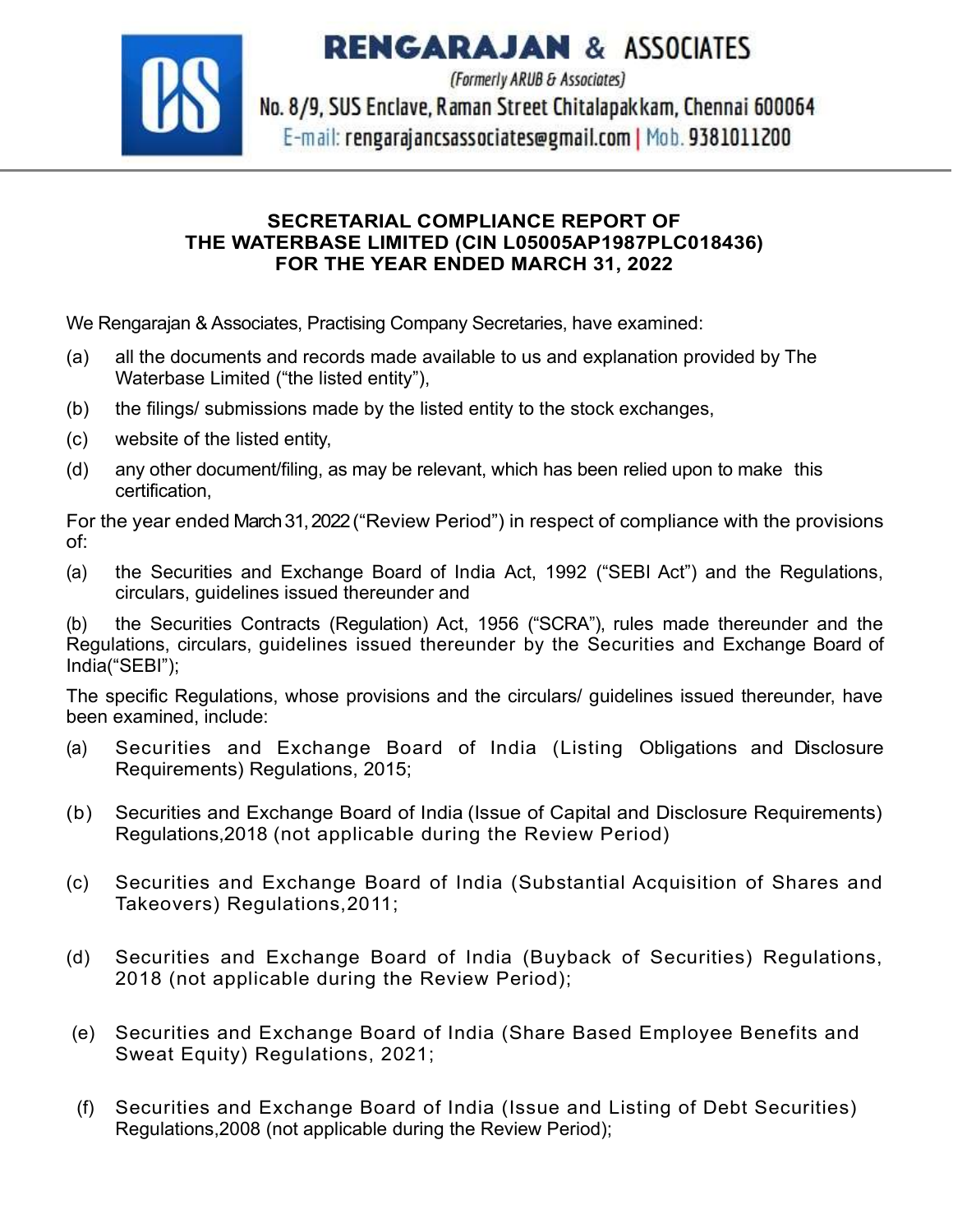

**RENGARAJAN & ASSOCIATES** (Formerly ARUB & Associates) No. 8/9, SUS Enclave, Raman Street Chitalapakkam, Chennai 600064 E-mail: rengarajancsassociates@gmail.com | Mob. 9381011200

- (g) Securities and Exchange Board of India (Issue and Listing of Non-Convertible and Redeemable Preference Shares) Regulations (not applicable during the Review Period);
- (h) Securities and Exchange Board of India (Prohibition of Insider Trading) Regulations,2015;

and based on the above examination, we hereby report that during the Review Period:

- (a) The listed entity has complied with the provisions of the above Regulations and circulars/ guidelines issued thereunder,
- (b) The listed entity has maintained proper records under the provisions of the afor above Regulations and circulars/ guidelines issued thereunder in so far as it appears from our examination of those records.
- (c) There were no actions taken against the listed entity/its promoters/directors/material subsidiaries either by SEBI or by Stock Exchanges (including under the Standard Operating Procedures issued by SEBI through various circulars) under the aforesaid Acts/ Regulations and circulars/ guidelines issued thereunder in so far as appears from my examination of those records.
- (d) The listed entity has taken the following actions to comply with the observations made in previous report:

| SI.<br>No. | <b>Observations of</b><br>the Practicing<br>Company<br>Secretary in the<br>previous reports                                                                                                        | <b>Observatio</b><br>ns made in<br>the<br>secretarial<br>complianc<br>e report for<br>the year<br>ended<br>(The years<br>are to be<br>mentioned) | <b>Actions taken by</b><br>the listed entity, if<br>any                                                                                                                                                                                                                                   | <b>Comments of the</b><br><b>Practicing</b><br>Company<br>Secretary on the<br>actions taken by<br>the listed entity                                                                                                                                                                |
|------------|----------------------------------------------------------------------------------------------------------------------------------------------------------------------------------------------------|--------------------------------------------------------------------------------------------------------------------------------------------------|-------------------------------------------------------------------------------------------------------------------------------------------------------------------------------------------------------------------------------------------------------------------------------------------|------------------------------------------------------------------------------------------------------------------------------------------------------------------------------------------------------------------------------------------------------------------------------------|
| 1.         | Trading<br>The<br>the<br>Window<br>of<br>for<br>company<br>in<br>dealing<br>Company's<br>securities<br>was<br>closed<br>for<br>Designated<br>Persons and their<br>Immediate<br>with<br>Relative(s) | 2020-21                                                                                                                                          | The<br>its<br><b>Board</b><br>in<br>Director's Report has<br>informed that delay in<br>the intimation to Stock<br>the<br>Exchange<br>on<br>Trading<br>closure of<br>Window<br>was<br>an<br>inadvertent<br>delay.<br>However,<br>all<br>designated<br>persons<br>intimated<br>duly<br>were | We have noted that<br>the<br>has<br>company<br>duly intimated all it's<br>insiders / designated<br>the<br>persons<br>on<br>closure of Trading<br>Window on 31 <sup>st</sup> Dec<br>2020 however had<br>inadvertently missed<br>out in intimating the<br><b>Stock</b><br>to<br>same |